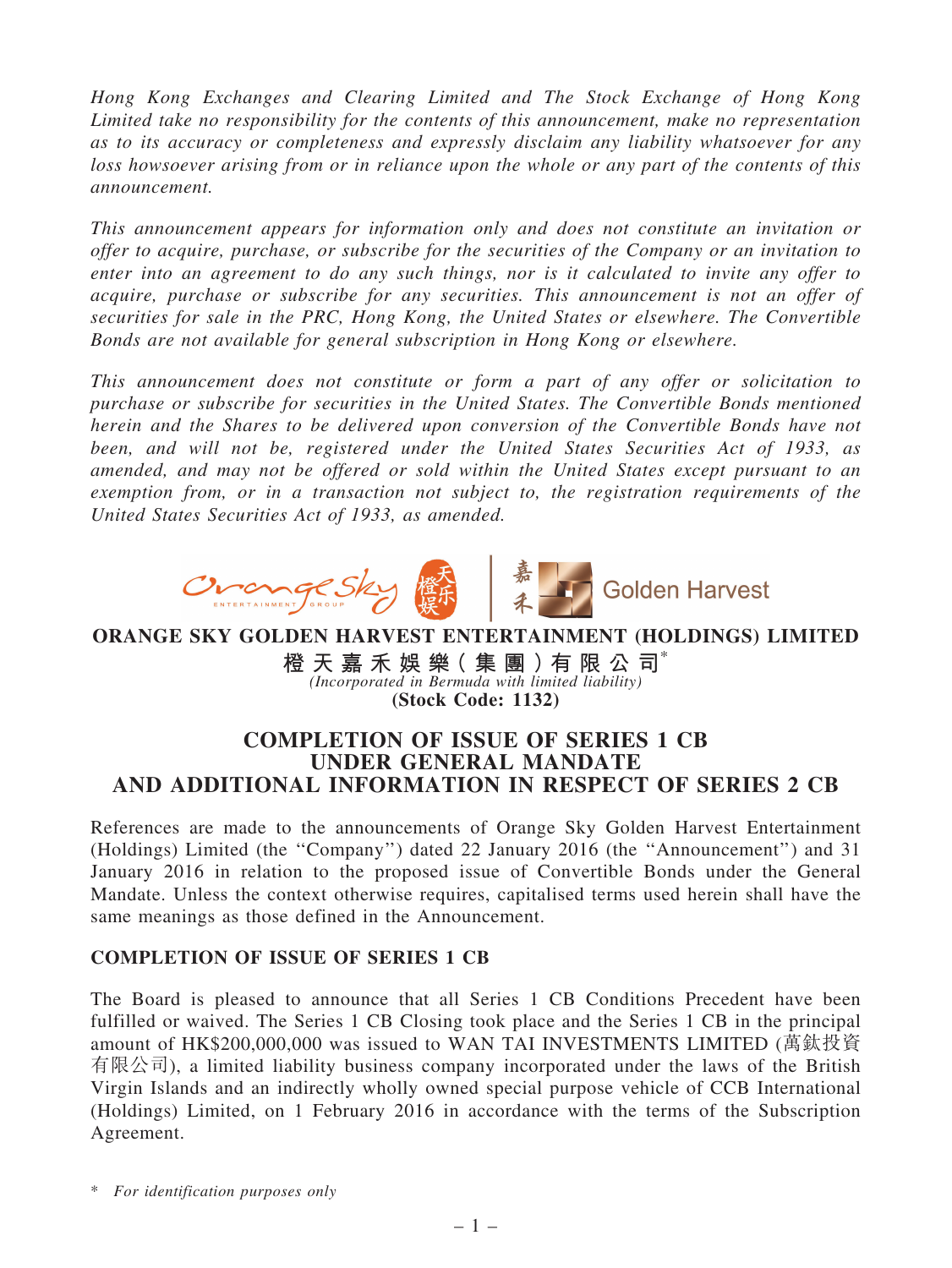### EFFECT ON SHAREHOLDING

Assuming exercise in full of the Conversion Rights of the Series 1 CB at the initial Conversion Price of HK\$1.00 per Share, an aggregate of 200,000,000 Conversion Shares will be issued, representing approximately 7.29% of the issued share capital of the Company as at the date of this announcement and approximately 6.80% of the issued share capital of the Company as enlarged by the allotment and issue of the Conversion Shares (assuming there was no repurchase of Shares or issue of other new Shares).

The shareholding structure of the Company (i) as at the date of this announcement; and (ii) immediately after the allotment and issue of only the Series 1 CB Conversion Shares upon full conversion of the Series 1 CB at the initial Conversion Price (assuming that there is no other change in the issued share capital of the Company from the date of this announcement and up to the Closing Date) are set out below:

|                                         | As at the date       |        | Assuming full conversion of<br>Series 1 CB at the initial |        |
|-----------------------------------------|----------------------|--------|-----------------------------------------------------------|--------|
|                                         | of this announcement |        | <b>Conversion Price</b>                                   |        |
|                                         | Number of            |        | Number of                                                 |        |
| <b>Name of Shareholders</b>             | <b>Shares</b>        | $\%$   | <b>Shares</b>                                             | $\%$   |
| Skyera International Limited ("Skyera") | 439,791,463          | 16.04% | 439,791,463                                               | 14.95% |
| Mainway Enterprises Limited             |                      |        |                                                           |        |
| ("Mainway")                             | 408,715,990          | 14.90% | 408,715,990                                               | 13.89% |
| Noble Biz International Limited         |                      |        |                                                           |        |
| ("Noble Biz")                           | 129,666,667          | 4.73%  | 129,666,667                                               | 4.41%  |
| Orange Sky Entertainment Group          |                      |        |                                                           |        |
| (International) Holding Company         |                      |        |                                                           |        |
| Limited ("OSEG")                        | 565,719,948          | 20.63% | 565,719,948                                               | 19.23% |
| Cyber International Limited ("Cyber")   | 180,000,000          | 6.56%  | 180,000,000                                               | 6.12%  |
| WU Kebo ("Mr. Wu") Notes                | 1,723,894,068        | 62.86% | 1,723,894,068                                             | 58.59% |
|                                         | 117,775,000          | 4.29%  | 117,775,000                                               | 4.00%  |
|                                         |                      |        |                                                           |        |
| Investor                                |                      |        | 200,000,000                                               | 6.80%  |
| Other Public Shareholder                | 900,850,180          | 32.85% | 900,850,180                                               | 30.61% |
| Total                                   | 2,742,519,248        | 100%   | 2,942,519,248                                             | 100%   |

*Notes:*

1. By virtue of the Securities and Futures Ordinance, Mr. Wu was deemed to have interest in a total of 1,723,894,068 Shares, of which (i) 439,791,463 Shares were held by Skyera; (ii) 408,715,990 Shares were held by Mainway; (iii) 129,666,667 Shares were held by Noble Biz; (iv) 565,719,948 Shares were held by OSEG (a company 80% owned by Mr. Wu) and (v) 180,000,000 Shares were held by Cyber.

In addition, Mr. Wu had interest in 117,775,000 Shares as at date of this announcement which were beneficially held in his own name.

2. Skyera is a company wholly owned by Mr. Wu, who is also a director of Skyera.